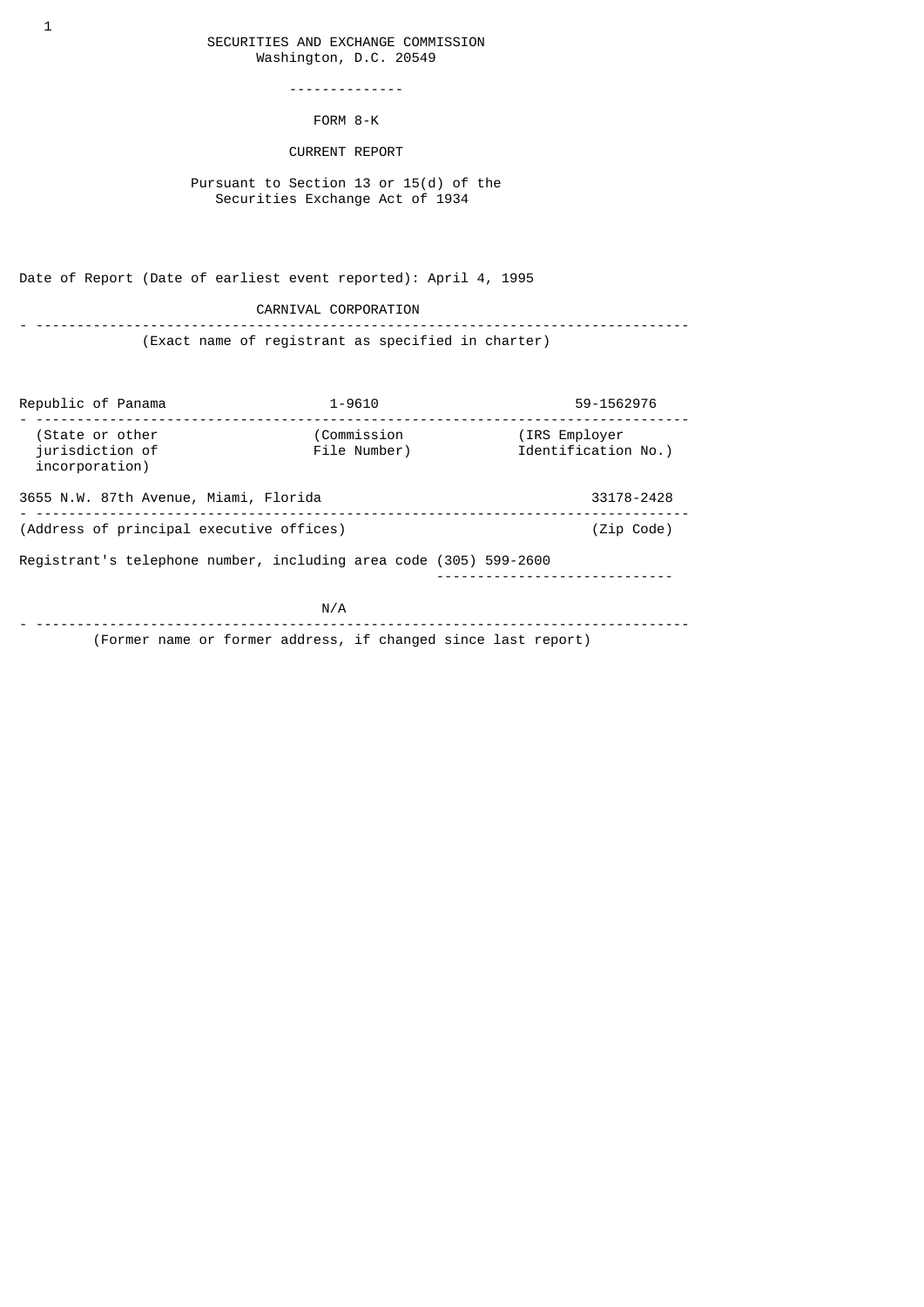## Item 5. Other Events.

 The Registrant announced on April 4, 1995 that Micky Arison, the Chairman and Chief Executive Officer of the Registrant, successfully underwent an angioplasty that cleared a partially clogged artery to his heart. The Registrant has been informed by Mr. Arison's doctors that that no evidence of any heart damage was found. Mr. Arison is expected to return to normal activity in a short period of time. A copy of the Registrant's press release regarding Mr. Arison is attached hereto as an exhibit and incorporated herein by this reference.

Item 7. Financial Statements and Exhibits.

(c) Exhibits:

 (i) Registrant's press release, dated April 4, 1995, entitled "CARNIVAL EXECUTIVE UNDERGOES ANGIOPLASTY."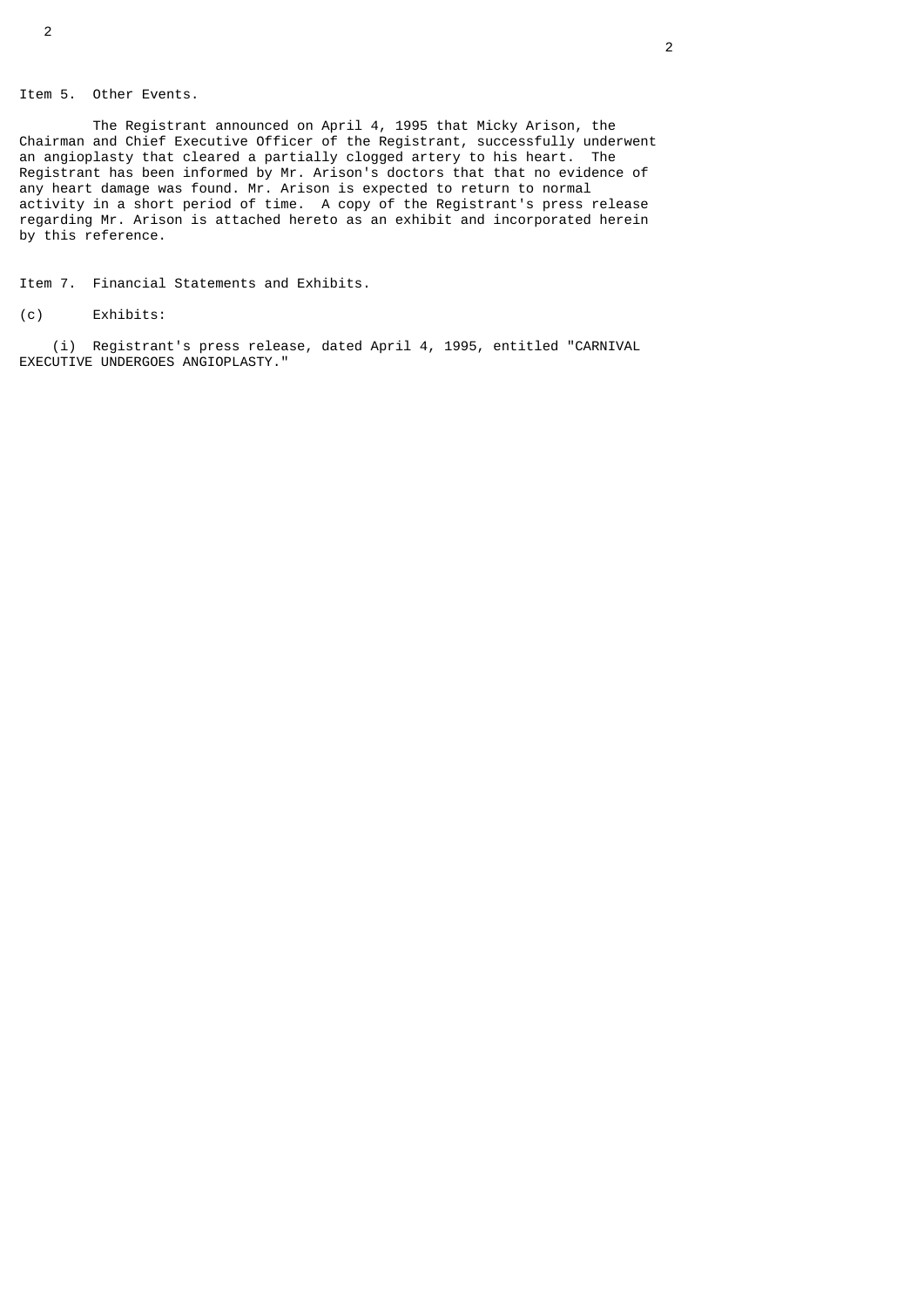# Signatures

 Pursuant to the requirements of the Securities Exchange Act of 1934, the Registrant has duly caused this report to be signed on its behalf by the undersigned thereunto duly authorized.

Date: April 11, 1995

CARNIVAL CORPORATION

 By:/s/ Howard S. Frank -----------------------------

 Howard S. Frank Vice Chairman and Chief Financial Officer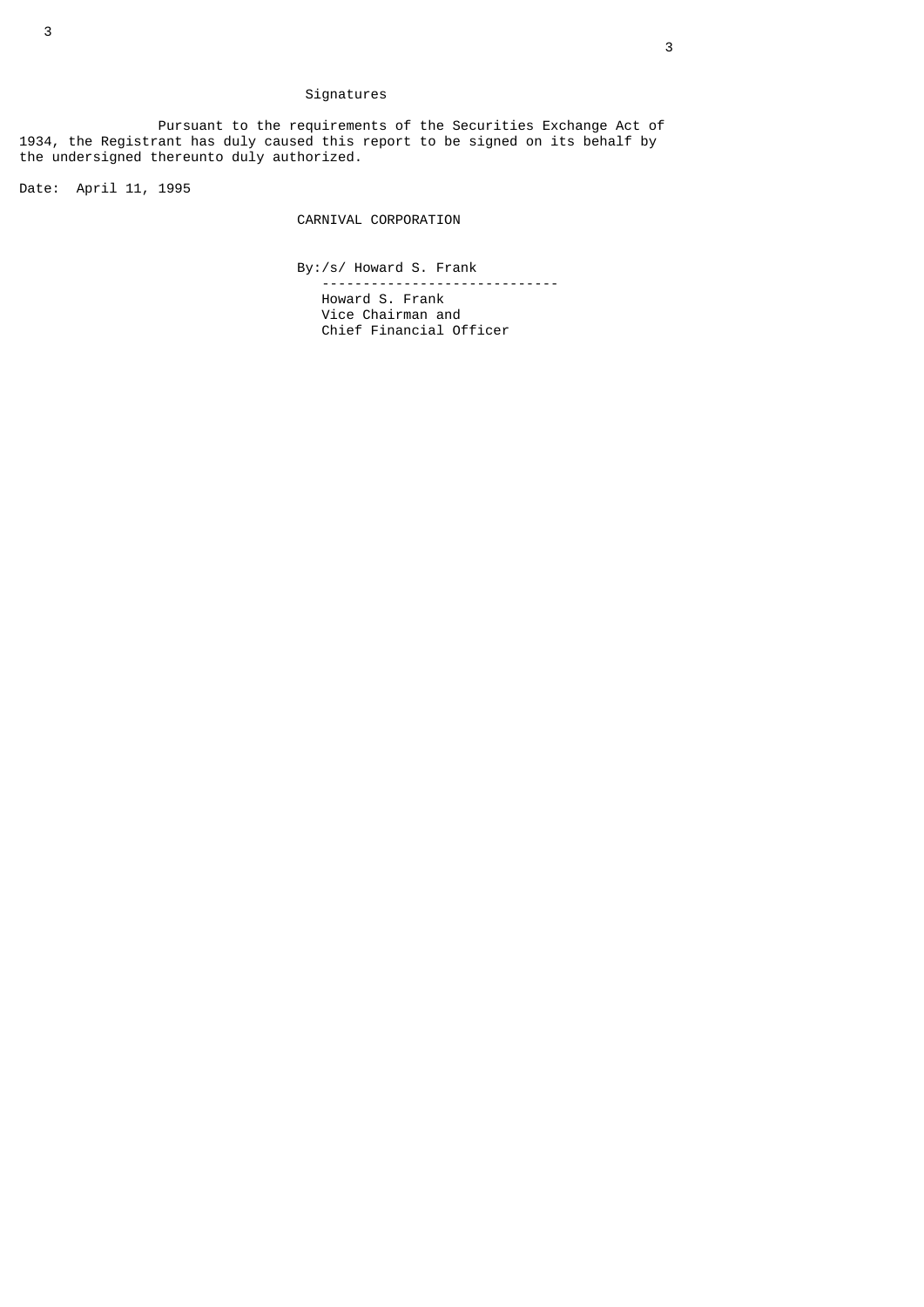EXHIBIT INDEX

Exhibit number<br>
(Referenced to  $0-3(b)$  sequential<br>
Page Number in Rule (Referenced to 0-3(b) sequential Item 601 of numbering system where Regulation S-K) Exhibit can be found --------------- ----------------------

#### Description of Exhibit ----------------------

 99 Registrant's press release, dated April 4, 1995, 4 entitled "CARNIVAL EXECUTIVE UNDERGOES ANGIOPLASTY."